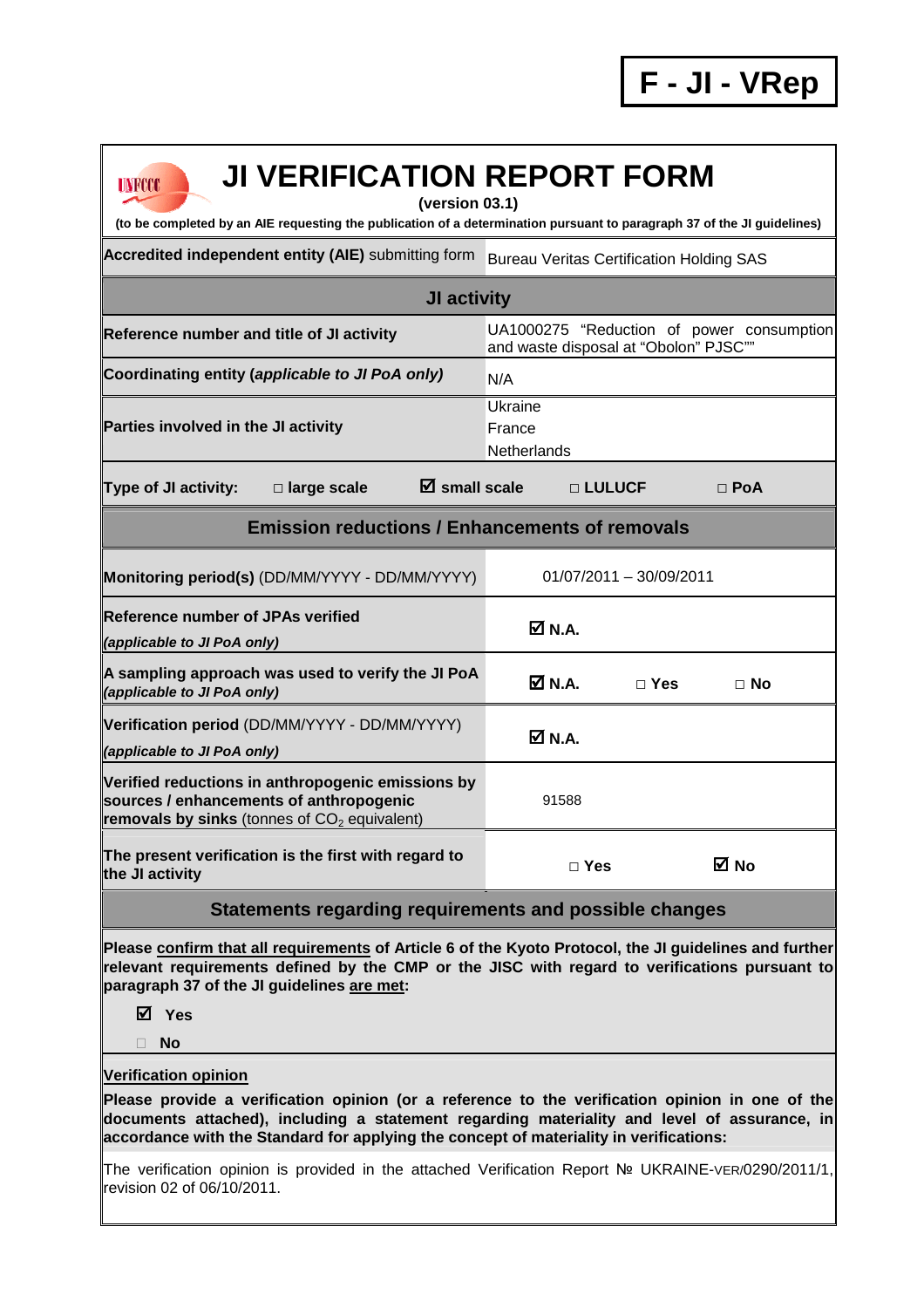| The project design was revised after the                                                                                                                                                                                                                                                                           |                                                                 |                                                                                                                                         |                              |                              |             |
|--------------------------------------------------------------------------------------------------------------------------------------------------------------------------------------------------------------------------------------------------------------------------------------------------------------------|-----------------------------------------------------------------|-----------------------------------------------------------------------------------------------------------------------------------------|------------------------------|------------------------------|-------------|
| determination has been deemed final                                                                                                                                                                                                                                                                                |                                                                 | $\Box$ Yes                                                                                                                              |                              | ⊠ No                         |             |
| If yes, please list all revisions to the project design<br>and express a determination opinion (or provide a<br>reference to an attached document containing the<br>required information)                                                                                                                          |                                                                 | ØN.A.                                                                                                                                   |                              |                              |             |
| If project design was revised, please confirm that<br>conditions defined by paragraph 33 of the JI<br>quidelines are still met                                                                                                                                                                                     |                                                                 |                                                                                                                                         | $\overline{\mathsf{M}}$ N.A. | $\Box$ Yes                   | $\Box$ No   |
| If project design was revised, please confirm that<br>the changes do not alter the original determination<br>opinion                                                                                                                                                                                               |                                                                 |                                                                                                                                         | Ø N.A.                       | $\Box$ Yes                   | $\Box$ No   |
|                                                                                                                                                                                                                                                                                                                    |                                                                 | If project design was revised, please confirm that:                                                                                     |                              |                              |             |
|                                                                                                                                                                                                                                                                                                                    | changed                                                         | (a) Physical location of the project has not                                                                                            | Ø N.A.                       | $\Box$ Yes                   | $\Box$ No   |
|                                                                                                                                                                                                                                                                                                                    |                                                                 | (b) If emission sources have changed, they are<br>reflected in an updated monitoring plan                                               | Ø N.A.                       | $\Box$ Yes                   | $\Box$ No   |
|                                                                                                                                                                                                                                                                                                                    |                                                                 | (c) Baseline scenario has not changed                                                                                                   | Ø N.A.                       | $\Box$ Yes                   | $\Box$ No   |
|                                                                                                                                                                                                                                                                                                                    |                                                                 | (d) Changes are consistent with JI specific<br>approach or CDM methodology upon which<br>the determination was prepared for the project | Ø N.A.                       | $\Box$ Yes                   | $\Box$ No   |
|                                                                                                                                                                                                                                                                                                                    |                                                                 | The monitoring plan was revised                                                                                                         | $\Box$ Yes                   |                              | <b>⊠</b> No |
| If yes, please inform for which technologies and<br>measures under each type of JPA the monitoring plan<br>was revised (applicable to JI PoA only)                                                                                                                                                                 |                                                                 |                                                                                                                                         |                              |                              |             |
| The revisions to the monitoring plan improve the<br>accuracy and/or applicability of information<br>collected, compared to the original monitoring plan<br>without changing conformity with the relevant<br>rules and regulations for the establishment of<br>monitoring plans                                     |                                                                 | $\Box$ Yes                                                                                                                              | $\Box$ No                    | $\overline{\mathsf{M}}$ N.A. |             |
| List of documents attached to the verification report form                                                                                                                                                                                                                                                         |                                                                 |                                                                                                                                         |                              |                              |             |
| ☑<br><b>Verification report</b>                                                                                                                                                                                                                                                                                    |                                                                 |                                                                                                                                         |                              |                              |             |
| ☑<br>Written approvals by the Parties involved, if applicable                                                                                                                                                                                                                                                      |                                                                 |                                                                                                                                         |                              |                              |             |
| ☑<br><b>Other documents:</b>                                                                                                                                                                                                                                                                                       |                                                                 |                                                                                                                                         |                              |                              |             |
| Document listing all revisions to the project design, if applicable<br>□                                                                                                                                                                                                                                           |                                                                 |                                                                                                                                         |                              |                              |             |
| Determination that the revisions to the project design, if applicable, do not alter the<br>▫<br>original determination opinion and that the conditions defined by paragraph 33 of the<br>JI guidelines are still met                                                                                               |                                                                 |                                                                                                                                         |                              |                              |             |
|                                                                                                                                                                                                                                                                                                                    | $\Box$                                                          | <b>Revised monitoring plan</b>                                                                                                          |                              |                              |             |
| l I<br>Determination that the revisions to the monitoring plan, if applicable, improve the<br>accuracy and/or applicability of information collected, compared to the original monitoring<br>plan without changing conformity with the relevant rules and regulations for the<br>establishment of monitoring plans |                                                                 |                                                                                                                                         |                              |                              |             |
|                                                                                                                                                                                                                                                                                                                    | Sampling plan, if applicable (JI PoA only)<br>□                 |                                                                                                                                         |                              |                              |             |
|                                                                                                                                                                                                                                                                                                                    | ☑<br>Any other documents: Excel-file "MR_2011_2_Obolon_v.1.xls" |                                                                                                                                         |                              |                              |             |
|                                                                                                                                                                                                                                                                                                                    |                                                                 |                                                                                                                                         |                              |                              |             |

 $\overline{\mathbf{u}}$